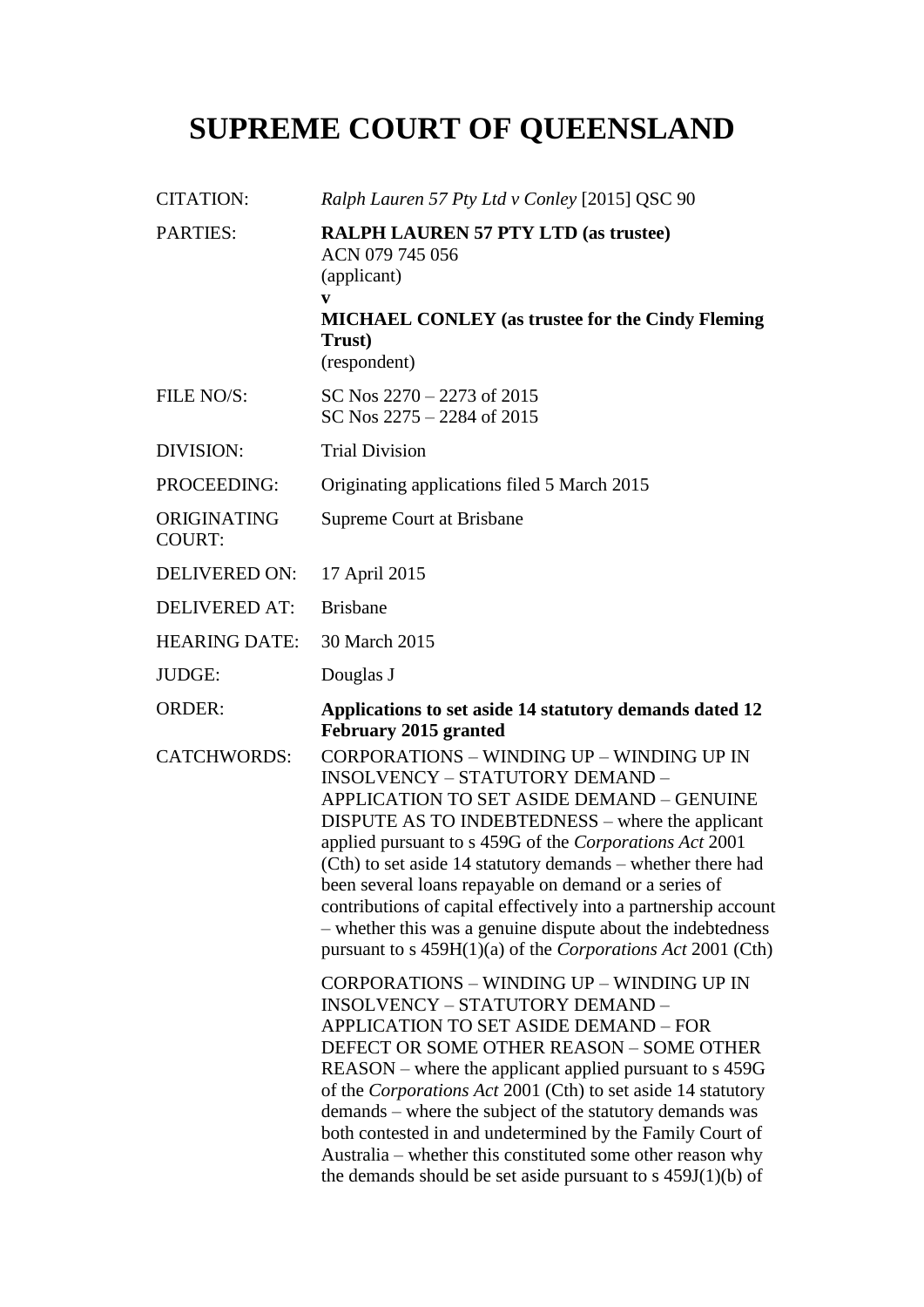the *Corporations Act* 2001 (Cth)

CORPORATIONS – WINDING UP – WINDING UP IN INSOLVENCY – STATUTORY DEMAND – APPLICATION TO SET ASIDE DEMAND – FOR DEFECT OR SOME OTHER REASON – SOME OTHER REASON – where the applicant applied pursuant to s 459G of the *Corporations Act* 2001 (Cth) to set aside 14 statutory demands – whether the applicant was solvent such that the statutory demands were not served for the purposes for which Part 5.4 of the *Corporations Act* 2001 (Cth) applies – whether in those circumstances the service of the statutory demands was vexatious, oppressive and constituted an abuse of process – whether the statutory demands were effectively served – whether the alleged defective service of the statutory demands constituted some other reason why the demands should be set aside pursuant to s  $459J(1)(b)$  of the *Corporations Act* 2001 (Cth)

*Corporations Act* 2001 (Cth), s 459G s 459H(1)(a), s 459J(1)(b) *Family Law Act* 1975 (Cth), s 90SM(4)(a)

*Ambassador at Redcliffe Pty Ltd v Barreau Peninsula Property Pty Ltd* [2007] 2 Qd R 199; [2006] QSC 247 referred *Britten-Norman Pty Ltd v Analysis & Technology Australia Pty Ltd* (2013) 85 NSWLR 601; [2013] NSWCA 344 referred *Haller v Ayre* [2005] 2 Qd R 410; [2005] QCA 224 referred *Solarite Air Conditioning Pty Ltd v York International Australia Pty Ltd* [2002] NSWSC 411 applied

| COUNSEL:           | G A Thompson QC $\&$ S J Williams for the applicant<br>P W Hackett for the respondent        |
|--------------------|----------------------------------------------------------------------------------------------|
| <b>SOLICITORS:</b> | Barry Nilsson Lawyers for the applicant<br>Hirst $& Co Family Solicitors for the respondent$ |

[1] The applicant applies to set aside 14 statutory demands dated 12 February 2015. Separate applications are required in respect of each statutory demand.<sup>1</sup>

## **Background**

 $\overline{a}$ 

- [2] The background facts were summarised in the applicant's written submissions in the following terms which were not controversial.
	- "2. Robert John James (James) and Cindy Fleming-Conley (Fleming) resided together in a de facto relationship between 2002 and 2009.

<sup>1</sup> See *Ambassador at Redcliffe Pty Ltd v Barreau Peninsula Property Pty Ltd* [2007] 2 Qd R 199, 203; [2006] QSC 247 at [16]-[17].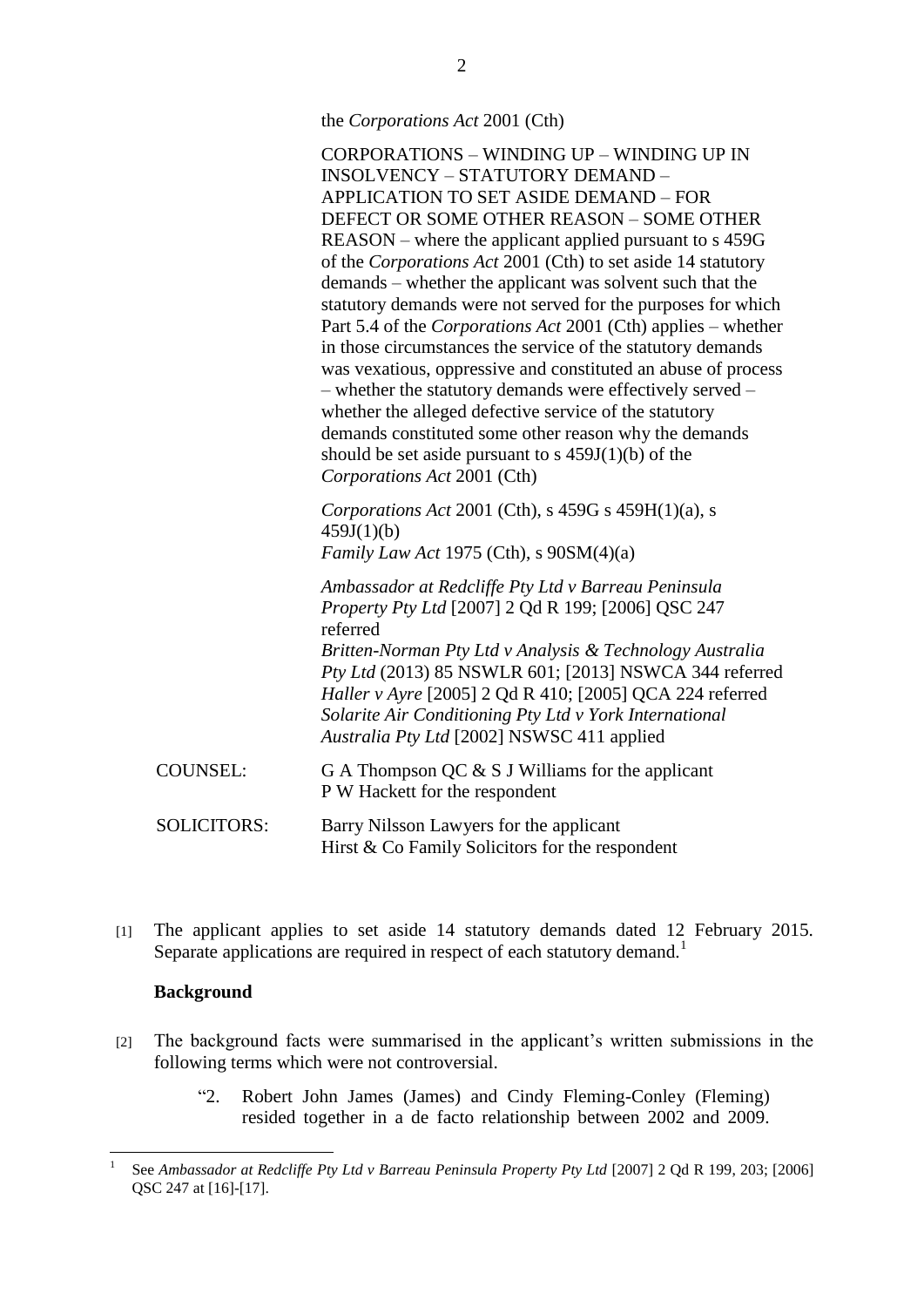Subsequent to the breakdown of that relationship, on 5 November 2011 Fleming commenced a proceeding in the Family Court of Australia against James seeking orders for the adjustment of property interests pursuant to section 90SM of the *Family Law Act* 1975 (Cth) (FCA proceeding).<sup>2</sup> The FCA proceeding is contested by James.

- 3. Fleming died on 3 September 2014. Michael Conley (the respondent), Fleming's husband at the date of her death, was appointed administrator of her estate and the trustee of the Cindy Fleming Trust. The respondent was substituted as Legal Personal Representative for Fleming by an order of the Family Court dated 10 November 2014 for the purposes of the FCA proceeding.
- 4. Trial directions were made in the FCA proceeding on 16 February 2015, and the FCA proceeding is listed for a compliance mention on 14 May 2015 for the potential allocation of the matter in that Court's June callover list for trial dates.<sup>3</sup>
- 5. James is the sole director of the applicant. The applicant is the trustee of each of the 13 unit trusts described in the heading to this application. Each unit trust is the holder of an interest as partner in the Centro 3, 4  $\&$  6 Partnership (3, 4  $\&$  6 Partnership).
- 6. The 3, 4 & 6 Partnership was formed in July 2003 and is registered for business and taxation purposes.<sup>4</sup> It acquired real property at 23, 27 and 31 James Street, Fortitude Valley in August 2003 for \$9,200,000.00, funded by a combination of commercial borrowings (NAB loan \$6,300,000.00) and equity contributions.<sup>5</sup> The equity contributions were required to meet the National Australia Bank's loan to value ratio as part of its lending criteria.<sup>6</sup>"
- [3] The applicant's assertion that the assets held by the 3, 4  $\&$  6 Partnership (comprising the James Street and other properties) were part of the property in dispute in the Family Court proceedings was not conceded. The respondent's argument was that that property, since the death of Mrs Fleming, was held by the respondent in trust for his and Mrs Fleming's children as to two-thirds and for himself as to one-third. Accordingly, it was submitted that it was not part of the property in dispute in the Family Court proceeding, although Mr Hackett conceded that the value of that property could be taken into account by the Family Court in adjusting rights as between Mr James and Mrs Fleming's estate. Mr Conley also conceded in his oral evidence that his contention in the Family Court proceedings was that his wife had contributed a lump sum equity contribution to the 3, 4 & 6 Partnership.<sup>7</sup>

 $\overline{2}$ <sup>2</sup> Affidavit of Robert John James sworn 26 March 2015, para 3.

<sup>&</sup>lt;sup>3</sup> Affidavit of Robert John James sworn 26 March 2015, paras 4, 5.

<sup>&</sup>lt;sup>4</sup> Affidavit of Robert James filed 5 March 2015 (proceeding 2270/15), para 32.

<sup>5</sup> Affidavit of Robert James filed 5 March 2015 (proceeding 2270/15), para 34.

<sup>6</sup> Said to be based on the affidavit of Robert James sworn 26 March 2015, para 15 but perhaps derived from his affidavit filed 5 March 2015 in proceeding 2271/15.

<sup>7</sup> See T1-23 ll 1-5.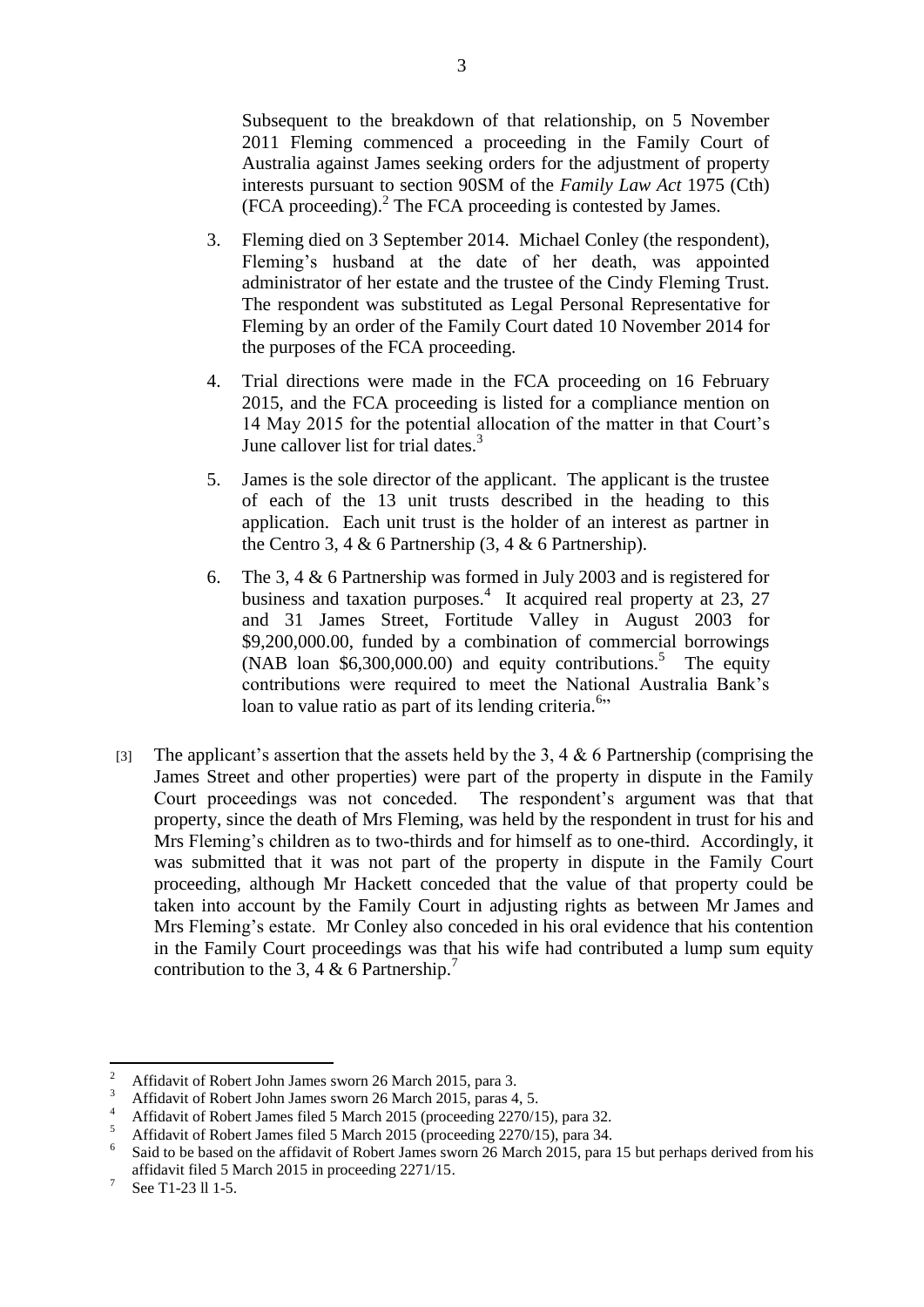- [4] The statutory demands fall into two categories. First, there is a demand for the sum of \$1,530,000 in proceeding 2270 of 2015, which the applicant contends was money invested by Mrs Fleming as her original equity contribution through the Cindy Fleming Trust in the 3, 4 & 6 Partnership. Secondly, there are 13 separate demands in the remaining 13 proceedings each for \$90,694 which the applicant contends are the cumulative retained earnings derived from the 3, 4  $\&$  6 Partnership by the Cindy Fleming Trust's interests in the 13 unit trusts whose trustees comprise the partners. The applicant's argument is that the retained earnings were agreed to be reinvested back into the 3, 4  $\&$  6 partnership on a long term basis to enable the partnership to expand its property interests.
- [5] The applicant has applied pursuant to s 459G of the *Corporations Act* 2001 (Cth) to set aside each of the statutory demands on three bases:
	- (i) first, that there is a genuine dispute about the existence of a "debt" to which each of the demands purports to relate:<sup>8</sup>
	- (ii) secondly, that there is "some other reason" why the demands should be set aside, namely:<sup>9</sup>
		- (1) the matter of each statutory demand is the subject of contested litigation in the Family Court proceeding;
		- (2) there is no suggestion that the applicant cannot pay its debts and it may therefore be inferred that the statutory demands were not served for the purposes for which Part 5.4 of the Act was intended; and
		- (3) in the circumstances, service of the statutory demands was vexatious, oppressive and constituted an abuse of process;
	- (iii) thirdly, it was argued that the demands were not effectively served.

## **The statutory demand procedure**

- [6] The statutory demand procedure is not designed to facilitate the recovery of debts where there is a genuine dispute about whether they are then payable. As Barrett J said in *Solarite Air Conditioning Pty Ltd v York International Australia Pty Ltd*: 10
	- "[23] It is appropriate to dwell for a moment on the guidance provided by these cases. The tests of 'plausible contention requiring investigation', 'real and not spurious, hypothetical, illusory or misconceived' and 'perception of genuineness (or lack of it)', applied in the context of a summary procedure where 'it is not expected that the court will embark on any extended inquiry', mean

 $\overline{a}$ 

<sup>8</sup> See s  $459H(1)(a)$  of the Act.

<sup>9</sup> See s  $459J(1)(b)$  of the Act.

<sup>&</sup>lt;sup>10</sup> [2002] NSWSC 411 at [23].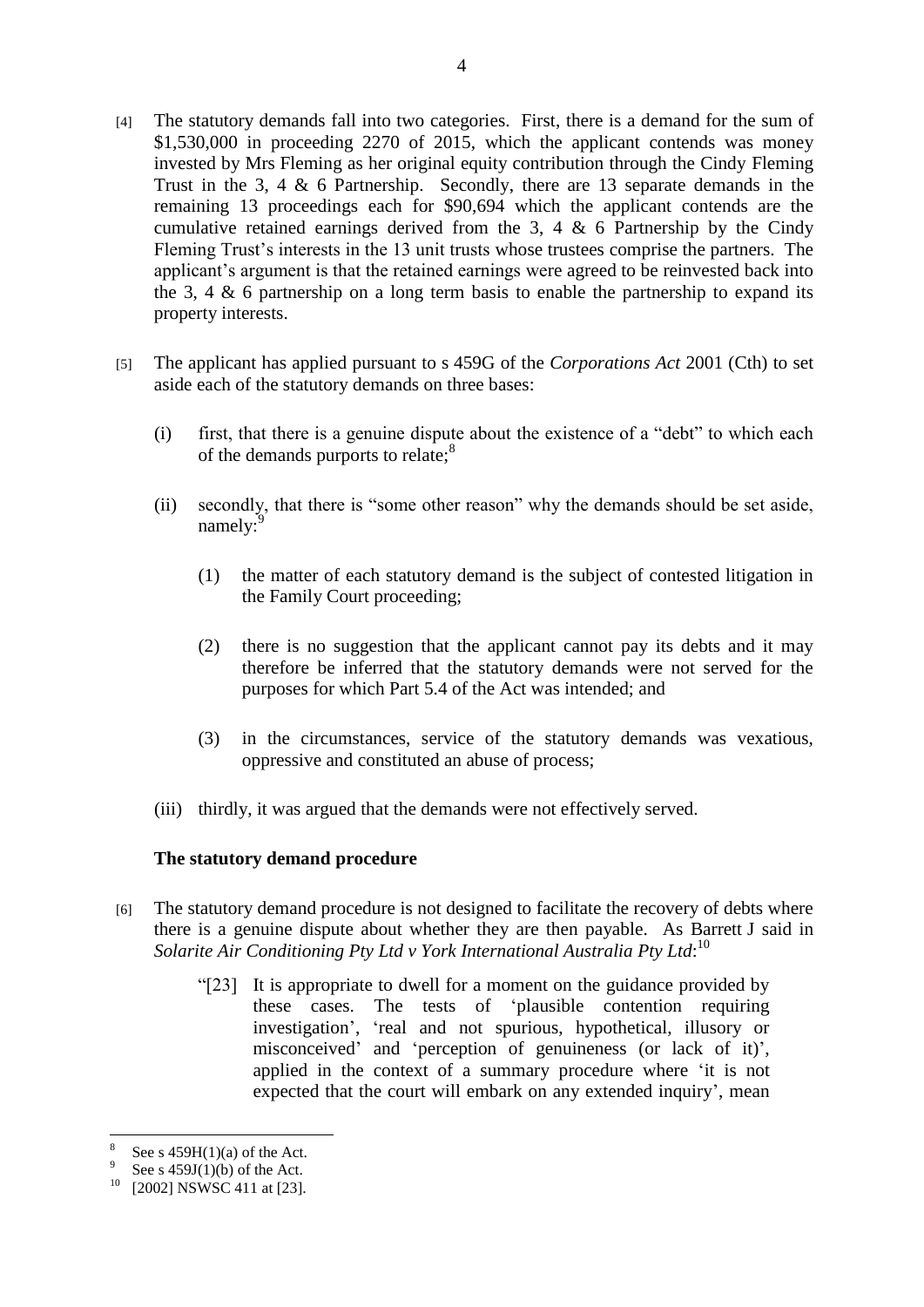that the task faced by a company challenging a statutory demand on the 'genuine dispute' ground is by no means at all a difficult or demanding one. The company will fail in that task only if it is found upon the hearing of its s 459G application that the contentions upon which it seeks to rely in mounting its challenge are so devoid of substance that no further investigation is warranted. Once the company shows that even one issue has a sufficient degree of cogency to be arguable, a finding of genuine dispute must follow. The court does not engage in any form of balancing exercise between the strengths of competing contentions. If it sees any factor that, on rational grounds, indicates an arguable case on the part of the company, it must find that a genuine dispute exists, even where any case apparently available to be advanced against the company seems stronger."

See also *Britten-Norman Pty Ltd v Analysis & Technology Australia Pty Ltd*.<sup>11</sup>

## **The nature of the dispute**

- [7] In this case, the applicant asserts that the initial capital sum of \$1,530,000 was paid by Mrs Fleming pursuant to a strategy of purchasing "undervalued properties with significant unrealised potential or rental upside" and using the initial capital contributions to finance the acquisition of further properties without the need for additional equity contributions by stakeholders where the funds were treated as "locked up".<sup>12</sup> Mr James also described those funds as equity contributions, a description used in some of the books of account kept by the 3, 4  $\&$  6 Partnership, although he also described them as loans elsewhere.<sup>13</sup> He also says that the earnings attributable to the unit trust holders in the 3, 4  $\&$  6 Partnership would be distributed for taxation purposes to the unitholders but would then be re-contributed as equity by each unitholder in effect in pursuance of the same original strategy.<sup>14</sup>
- [8] That treatment of those distributions was criticised as inconsistent with the trust deeds governing the entitlements of unitholders by the respondent's counsel, Mr Hackett, on the basis that cl 14.4 of each deed prevented the variation of the interest of unitholders in the net income to which the unitholder had become absolutely entitled pursuant to the deed. Mr James has also sworn, however, that Mrs Fleming had agreed to these arrangements before the formation of the 3, 4  $\&$  6 Partnership in a recent affidavit.<sup>15</sup> It was further submitted for the applicant that if the treatment of the distributions was in breach of the trust deed, that would more appropriately be dealt with in a proceeding for the proper administration of the trust.
- [9] The credibility of the alleged oral agreement was criticised by Mr Hackett for the respondent; he described it as belated, contrary to the terms of the trust deeds and uncommercial. He also relied upon the characterisation of the initial payment as a loan

 $11$  [2013] NSWCA 344 at [47].

 $12$  See, eg, the affidavit of Robert James in matter 2270 of 2015 filed 5 March 2015 at paras 14-16.

<sup>&</sup>lt;sup>13</sup> See the affidavit of Robert James in matter 2270 of 2015 filed 5 March 2015 at paras 36-39.

<sup>&</sup>lt;sup>14</sup> See the affidavit of Robert James in matter 2270 of 2015 filed 5 March 2015 at para 41.

See the affidavit of Robert James in matter 2270 of 2015 filed 26 March 2015 at para 21.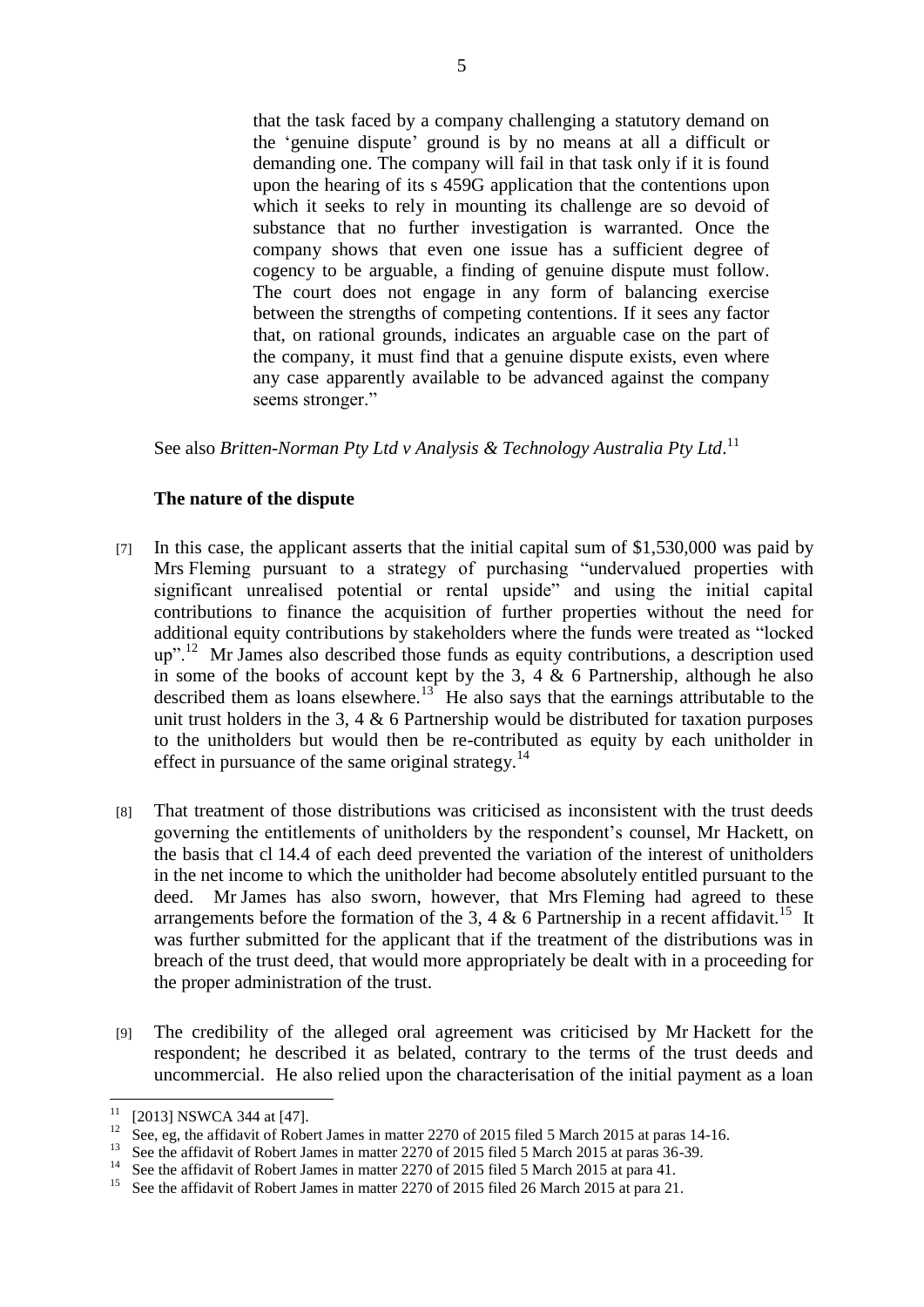to argue that, in the absence of an arrangement specifying a time for repayment, it was repayable immediately.<sup>16</sup> Those submissions carry some weight.

- [10] In my view, however, there is sufficient evidence to establish a genuine dispute about the character of the initial payment and the treatment of the distributions of annual profits. The issue raised on Mr James' evidence of whether the initial investment reflected a long term equity contribution into a "locked up" fund, realisable only upon dissolution of the partnership rather than at any earlier stage, seems to me to be an issue which prevents reliance upon a statutory demand for the resolution of the case. The same conclusion follows from the alleged agreement dealing with the treatment of the annual earnings thereafter.
- [11] There has been no notice given purporting to dissolve the partnership nor any taking of accounts to ascertain what the individual partners' interests in the fund are. This may be because Mr James controls all the parties to the partnership; Mrs Fleming having been only, in effect, a minority unit holder in each of the 13 unit trusts controlled by trustee companies in turn controlled by Mr James. In that context, Mr Thompson QC submitted that the interests derived from Mrs Fleming could bring proceedings for the dissolution of the partnership based on the just and equitable ground even if they could not control proceedings at a meeting of partners. He also submitted that it was not appropriate for me to enter into an analysis of or make a decision about the true nature of the agreement between the parties in these proceedings.
- [12] That seems to me to be correct. Whether the true understanding of the facts is that there have been several loans repayable on demand, rather than a series of contributions of capital effectively into a partnership account, is a genuine dispute for the purposes of the Act and not one that is proper to decide in proceedings of this nature. In reaching that conclusion I make no comment on the credibility of the competing conclusions available on the evidence as it stands at present.

# **Parallel proceedings in the Family Court of Australia**

- [13] It is also the case that these factual issues have been the subject of evidence in the Family Court regarding the adjustment of property interests between Mr James and Mrs Fleming, and now the respondent, Mr Conley, representing her estate. While the respondent as trustee, for example, of the Cindy Fleming Centro Unit Trust, is not a party to those proceedings, Mrs Fleming's previous interest in the assets of the trust may need to be taken into account in the determination of the result of those proceedings.
- [14] Section 90SM(4)(a) of the *Family Law Act* 1975 (Cth) requires the Family Court to take into account in property settlement proceedings the contributions made to the acquisition of the property of parties to a de facto relationship, whether or not the property has, since the making of the contribution, ceased to be the property of the parties. It seems to be the case that the property ceased to be Mrs Fleming's on her death, and has now gone to her husband and children. However, the nature of her

 $\overline{a}$ <sup>16</sup> *Haller v Ayre* [2005] 2 Qd R 410, 417-423.